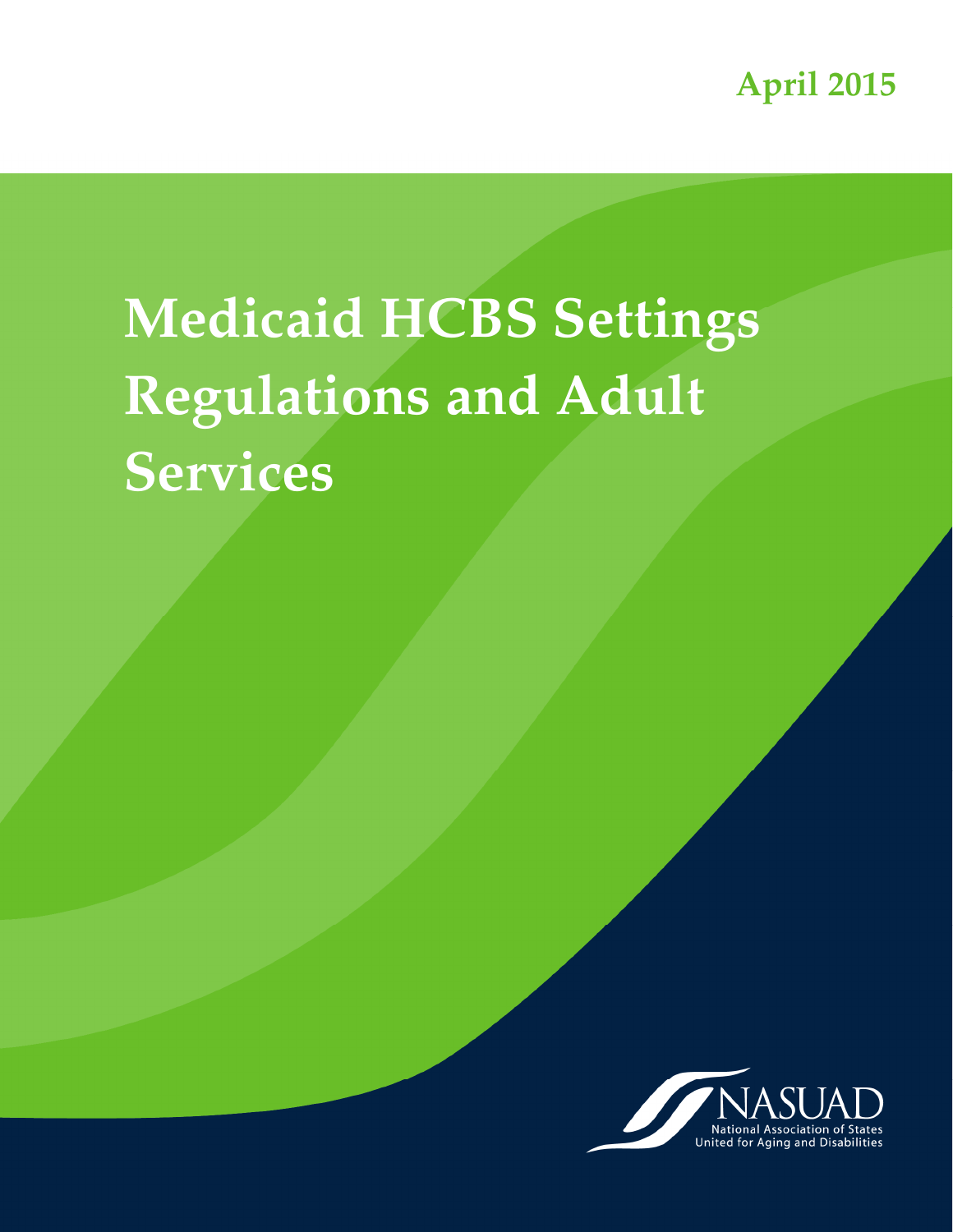## Background

Medicaid home and community based services (HCBS) include a wide range of health and social services that enable seniors and people with disabilities to live in community based settings. HCBS programs are operated under a variety of Medicaid authorities, but the most common are sections 1915(c), 1915(i), and 1115 of the Social Security Act. In 2014, the Centers for Medicare and Medicaid Services issued a final rule that creates new requirements on providers of HCBS who receive Medicaid funding. A significant part of the rule is a provision that requires states and providers to ensure that individuals enrolled in HCBS programs live and receive services in integrated, community-based settings. As part of the regulation, new restrictions are placed upon providers that could potentially isolate beneficiaries from the broader community, with specific scrutiny placed upon settings that are attached to, adjacent to, or on the grounds of a hospital, a nursing home, or a similar institutional provider. This rule is frequently referred to as the "HCBS settings" regulation.

Adult Services are a component of many state HCBS programs and are likely to be significantly impacted by the CMS regulation. Adult Services are often known by other names, such as Adult Day Services, Adult Day Health, or Adult Day Care; however, for the purposes of this report we are simply referring to them as "Adult Services." Adult Services covers a wide array of services, including a combination of social and medical supports. The comprehensive nature of Adult Services allows individuals to remain in their communities by ensuring that all of their needs are met in a single location. Consequently, older adults and people with disabilities are able to live in their own homes or the homes of their families without concerns about whether they are receiving adequate nutrition, health care, and socialization supports. Adult Services draw funding from a number of sources, including Medicaid, the Older Americans Act, state general funds, out-of-pocket expenditures, private insurance, the Social Services Block Grant, and a variety of other programs.

According to the Center for Disease Control, there are approximately 4,800 Adult Services centers across the country that provide care to over 270,000 individuals.<sup>1</sup> The intersection of health care and social services, coupled with the need for adequate facilities to provide care, has led a number of providers to establish centers attached to or on the campus of a larger health provider, such as a hospital or nursing home. Unfortunately, these centers may be at risk of losing Medicaid funding under the new HCBS settings regulation.

In order to assess the role of Adult Services in the broader continuum of HCBS, the National Association of States United for Aging and Disabilities (NASUAD) administered a survey of Adult Services centers in late 2014. The survey received 247 responses, and included representation from 36 states and the District of Columbia.

# Key Findings

-

Finding One: Adult Services providers leverage a number of funding sources and serve a wide range of individuals, including those who are not eligible for Medicaid. According to survey responses, 90% of centers received some private payment; 72.5% received Medicaid funding; and 49.8% received funding from the Veterans Administration. Centers also indicated receiving funding from sources such as private

<sup>&</sup>lt;sup>1</sup> Harris-Kojetin L, Sengupta M, Park-Lee E, Valverde R. Long-term care services in the United States: 2013 overview. National health care statistics reports; no 1. Hyattsville, MD: National Center for Health Statistics. 2013. http://www.cdc.gov/nchs/data/nsltcp/long\_term\_care\_services\_2013.pdf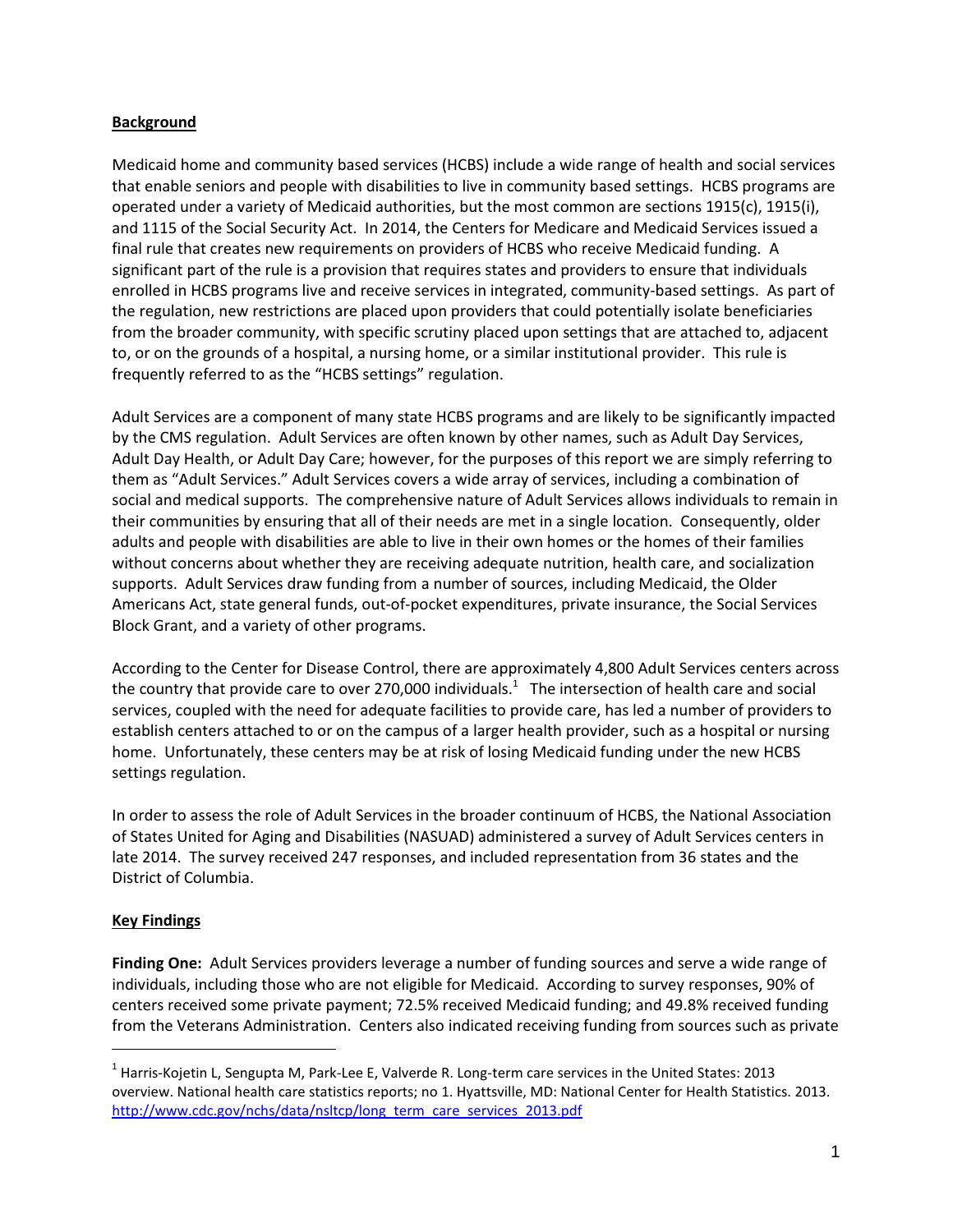long-term care insurance; Social Services Block Grant; and the Older Americans Act. "Other" sources of funding varied considerably, but included private donations, foundation grants, fundraising activities, and county revenue.



Percent of Centers Receiving Funding from Select Sources

The diversity of funding indicates that many individuals seek out services in Adult Services centers, including those who are not enrolled in Medicaid. As CMS evaluates the application of the HCBS regulation to Adult Services providers, it should recognize that a wide range of individuals, including those paying for services themselves or another non-Medicaid source, actively seek services in these centers.

Finding Two: Centers are situated in a wide range of locations, including standalone buildings, senior centers, faith-based organizations, or attached to nursing homes or hospitals.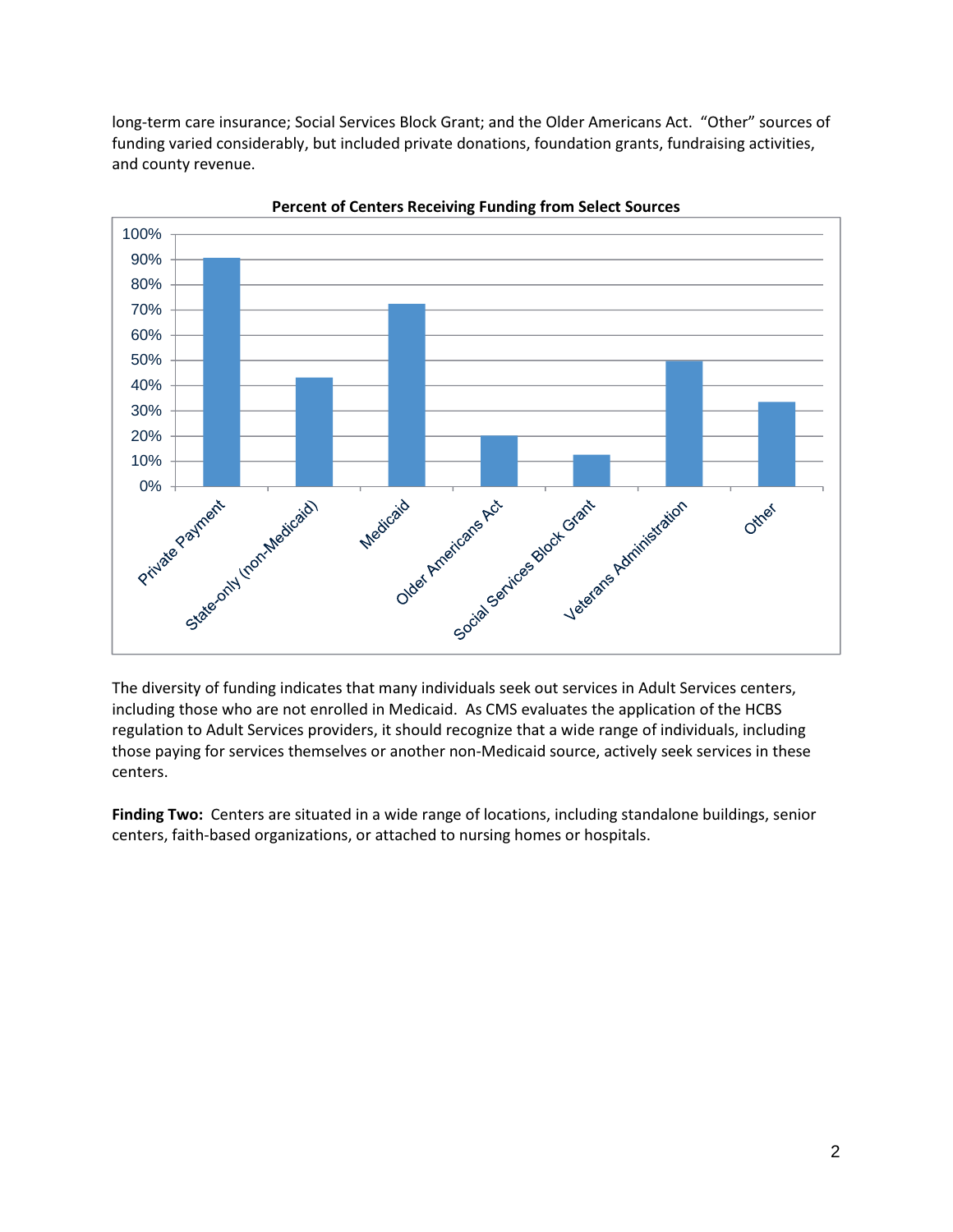#### Setting of Centers



Other settings identified by respondents included churches, synagogues, business complexes, assisted living facilities, and other senior housing centers. Although centers are located in a variety of settings, including a significant number of standalone centers, many providers are located either within a hospital or nursing home, or on the campus of such a facility. CMS guidance indicates that these settings will be presumed to not be home and community based, unless a state demonstrates that they meet certain .<br>characteristics of inclusion.<sup>2</sup> The survey indicates that the majority of Adult Services providers would not be subject to this presumption; however, any reduction in available centers could negatively impact the ability of individuals to remain in the community. This would run counter to the intended goals of increasing individuals in HCBS and improving community integration.

Finding Three: While there is some variation in some sources of funding based upon where the Adult Services center is located, there does not appear to be firm correlation between a center's setting and whether it receives private payment or Medicaid funding. Centers based in hospitals or nursing homes are more likely to receive funding from the Veterans Administration than other settings, and Adult Services provided in senior centers appear to be more likely to receive state allocations. A majority of all centers reported receiving both private payments as well as Medicaid reimbursements.

-

<sup>&</sup>lt;sup>2</sup> http://www.medicaid.gov/medicaid-chip-program-information/by-topics/long-term-services-andsupports/home-and-community-based-services/downloads/q-and-a-hcb-settings.pdf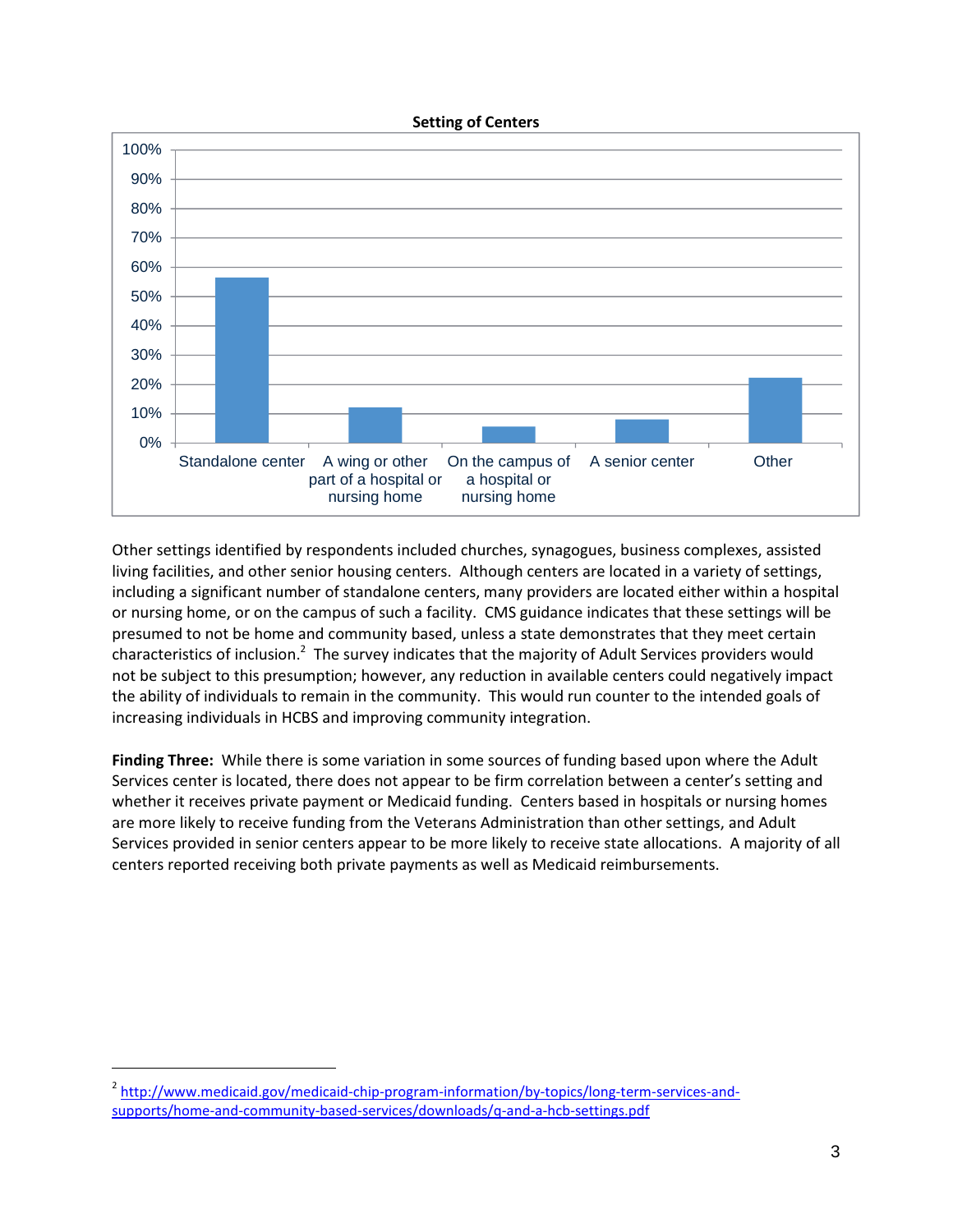

Percentage of Centers that Receive Funding from Specified Sources

As noted earlier, the diversity of funding sources, including private payment, indicates that many individuals actively select to receive services in Adult Services centers. The funding diversity applies to centers in all types of settings, including those located on the grounds of a larger health care facility.

Finding Four: Adult services providers deliver a wide array of health and social supports. Respondents reported providing a number of services and supports, including health, nutrition, rehabilitation and therapy, as well as socialization and community integration.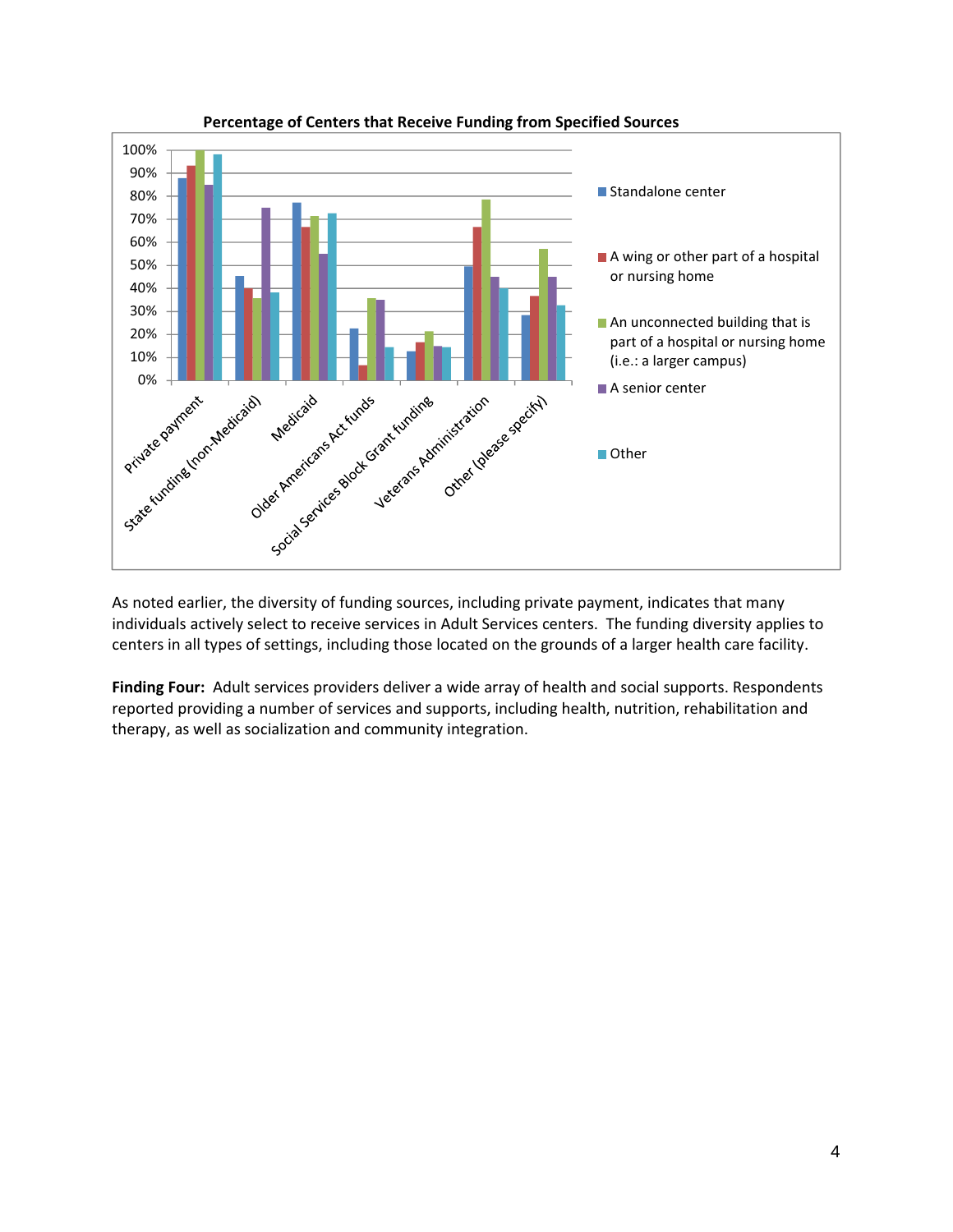

## Percentage of Centers Providing Specified Services

The wide range of services provided is indicative of the complex needs of populations served by the centers. According to the CDC, nearly a third of participants had Alzheimer's disease or related dementias, and approximately one in four participants had a developmental or intellectual disability.<sup>3</sup> The broad array of services available at centers also demonstrates the value of Adult Health in the lives of individuals in HCBS programs.

The survey demonstrates that Adult Services Centers provide many services and supports that allow individuals to live at home instead of a nursing home, as family members are unlikely to have the medical skills or training necessary to provide many of the health care services. Similarly, these centers are an important part of ensuring proper and adequate nutrition as well as medication management for many individuals. These necessary services are coupled with the opportunity for seniors and people with disabilities to engage in socialization activities.

-

 $3$  Dwyer LL, Harris-Kojetin LD, Valverde RH. Differences in adult day services center participant characteristics by center ownership: United States, 2012. NCHS data brief, no 164. Hyattsville, MD: National Center for Health Statistics. 2014. http://www.cdc.gov/nchs/data/databriefs/db164.pdf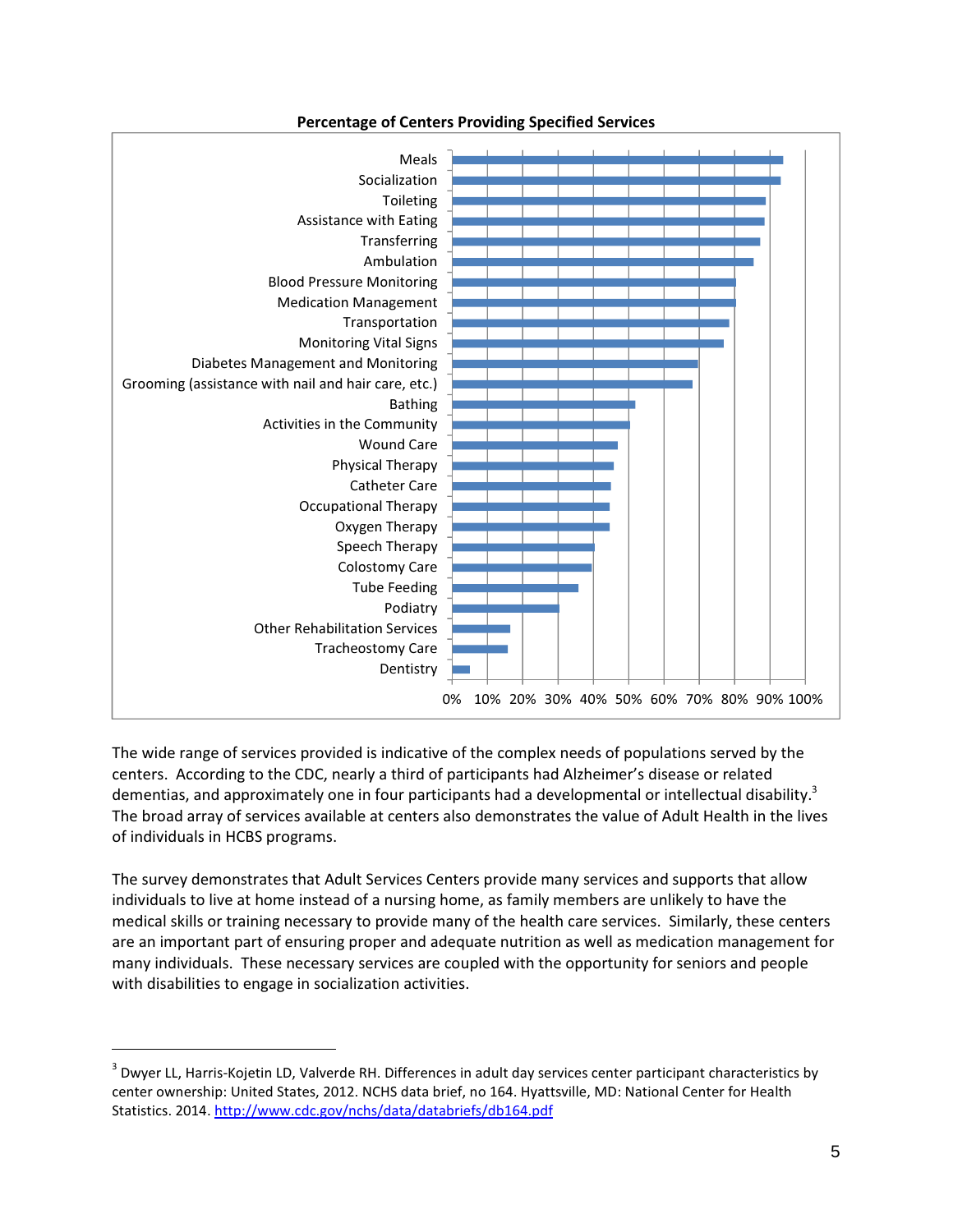Finding Five: The setting where adult services are offered appear to affect the intensity of services offered. Centers located on the grounds of an institution or hospital appear to provide more comprehensive health-care related services, such as physical therapy, wound care, or oxygen care when compared to their peers. However, it is uncertain whether this is due to a sampling bias since this setting received the lowest number of respondents for the question. The wide range of services provided in all centers, coupled with the intersection of health and social supports, further demonstrates the importance of Adult Services within the lives of individuals that utilize these supports.



#### Services Provided by Setting of Center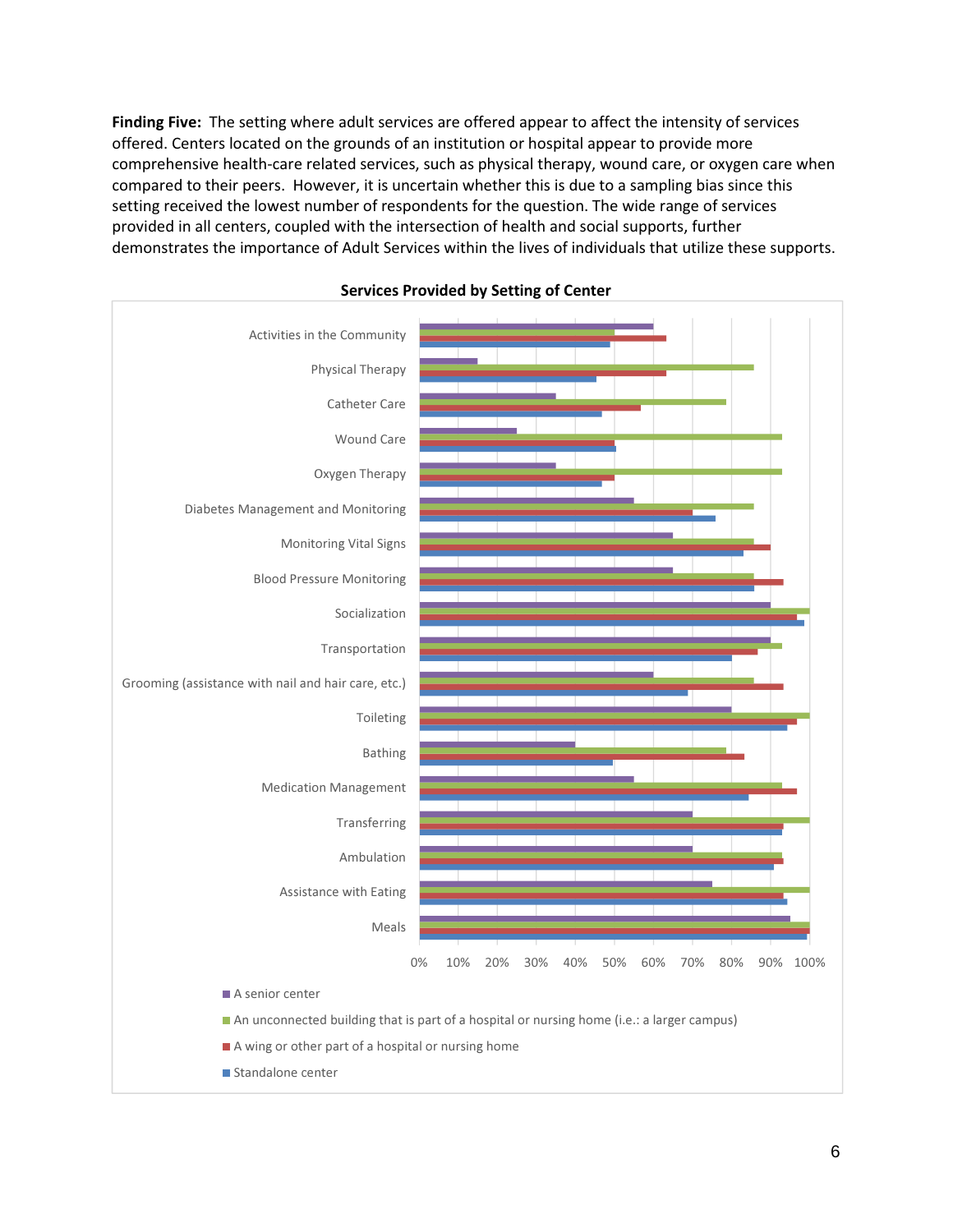Many individuals with complex health care needs may require specialized treatment, which appears to be more readily available at centers that are on the grounds of or attached to hospitals or nursing homes. This may be due to the inability of freestanding centers to acquire necessary equipment, the availability of skilled workers associated with a larger health care provider, or other considerations. Many individuals, particularly those with significant health care needs who are most at-risk of institutionalization, can benefit from these types of centers that are able to blend health and social services.

## **Conclusions**

It appears that, according to the new CMS guidance, individuals who live in their communities may lose access to needed Adult Services due to the locations of some centers, particularly in rural areas where existing infrastructure cannot support standalone centers. The need for equipment and staff that can provide comprehensive health services, the capital investment required to build a freestanding Adult Services center, and the payment rates generally received for these services make it a financial challenge for many providers to establish freestanding centers. As a result, centers are often established adjacent to, or on the campus of, a nursing home or hospital. Under the new rules, centers in these locations may be at risk of losing Medicaid reimbursement. For example, North Dakota concluded that 8 of their 10 centers were not compliant with the regulation due to their locations attached to or on the campus of a hospital or nursing home.

NASUAD believes that CMS should consider Adult Services within the broader context of the individual's experience. Adult Services provide a source of comprehensive health and social services that are unavailable from other providers or from family members. Without access to Adult Services, many individuals would likely have to relocate to a facility, such as a nursing home, that provides these needed supports. Although a center might be located in places that CMS presumes to be institutional in nature, the supports provided in this setting may ultimately enable a person to have a much more integrated and community-oriented life than they would otherwise experience. As such, NASUAD believes that Adult Services, including those located in hospitals and nursing homes, should remain available to participants in Medicaid HCBS programs.

NASUAD is strongly committed to the full inclusion of seniors and people with disabilities in the community, and supports CMS' goals to ensure that individuals have meaningful opportunities to live integrated lives. We are concerned that restrictive requirements on Adult Service centers may reduce the number of available providers in the Medicaid program. This would have the unintended consequence of limiting the availability of important health and social services, and would likely result in individuals entering institutional settings. Instead, we believe that the implementation of the regulation should focus on ensuring that individuals are given meaningful choices regarding the types of services they can receive, as well as regarding the location that they receive them.

Acknowledgments: NASUAD would like to thank the National Adult Day Services Association, including Roy Afflerbach and Teresa Johnson, for assistance and support with the survey. NADSA's feedback on the survey tool and assistance with dissemination were instrumental in collecting the information used to generate this report.